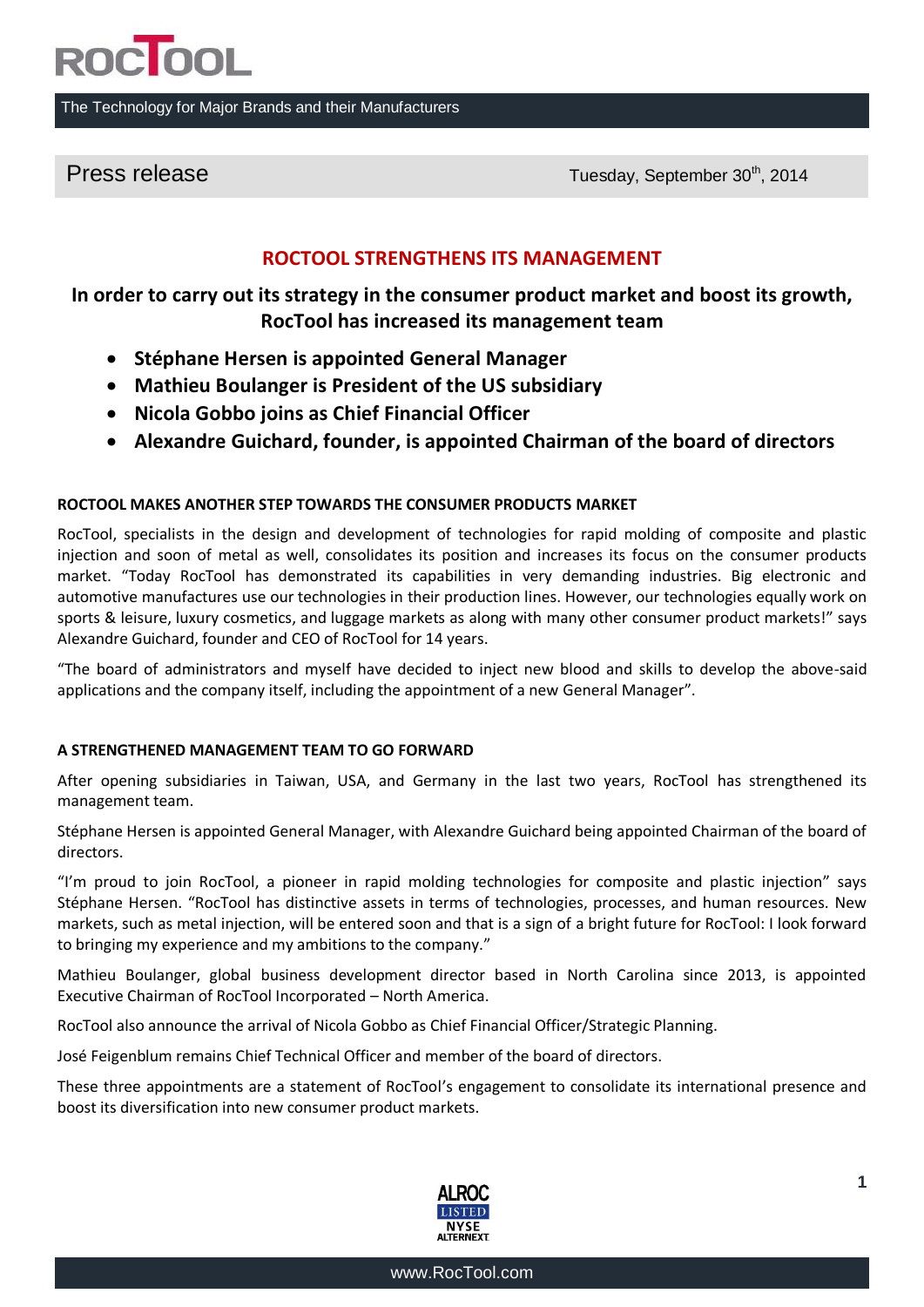# **ROCTOOL**

#### The Technology for Major Brands and their Manufacturers

### **Stéphane HERSEN**

45 years old



Stéphane Hersen is appointed General Manager in September 2014. He holds a MBA in international commerce and has started his career as Global Export Manager of the Best Water Technology (BWT) group, for which he later launched and managed the US subsidiary (fuel cell and water treatments). Stéphane has also been appointed Manager of the Siccom group and managed the Italian and Chinese subsidiaries for 3 years. From 2005 to 2013 Stéphane worked for the Vitembal group, the last year as CEO of the German subsidiary, and has therefore a strong experience in plastics, processes and international development. Stéphane spent over 15 years living abroad; he's French and speaks English, Italian, Spanish, German, and Chinese.

### **Mathieu BOULANGER** 34 years old



After 2 years' experience with a consulting company in the US (Atlanta, GA), Mathieu Boulanger joined RocTool in 2004. In 2009, Mathieu is appointed Business Development Director. After 10 years spent at RocTool headquarters as international business and key accounts manager, Mathieu has been appointed Executive Chairman of RocTool Inc. North-America (Charlotte, NC) in 2014 in order to boost the groups' growth in North-America. Mathieu is also member of the board of directors.

**Nicola GOBBO** 32 years old



Nicola Gobbo joined RocTool in April 2014 as Chief Financial Officer/Strategic Planning. After business administration studies in Italy, Sweden and France, Nicola started his career as analyst with the Finance department of Calyon Corporate & Investment Banking (Crédit Agricole group). Between 2006 and 2009 Nicola served as investor with the Idinvest Partners and ACG Capital investment funds and since 2010 he's been an advisor for European private equity transactions. He also founded a media company and was the Chief Financial Officer of said company. Nicola is Italian and speaks English, French and Italian.